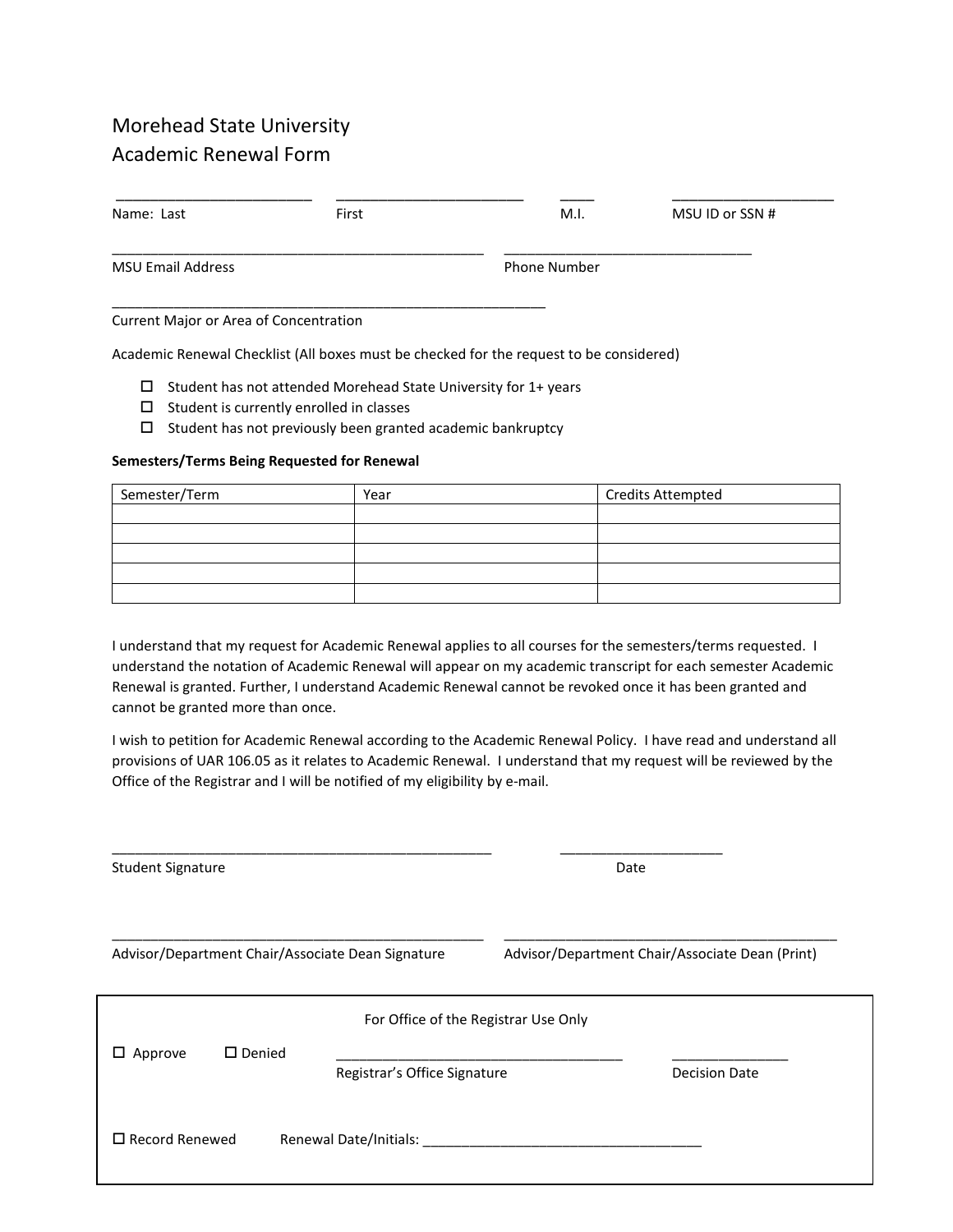

# **UAR NUMBER: 106.05**

**TITLE:** Academic Bankruptcy and Academic Renewal

# **ORIGINATOR(S):**

Provost and Vice President for Academic Affairs

**INITIAL ADOPTION: 04/03/1992** 

**REVISION DATE(S):** 06/01/2009; 09/10/2014; 07/13/2018; 11/26/19

## **AUDIENCE: (SELECT ALL THAT APPLY)**

| <b>FACULTY</b> | STAFF | √ STUDENTS | <b>VENDORS</b> | OTHER (SPECIFY): |
|----------------|-------|------------|----------------|------------------|
|----------------|-------|------------|----------------|------------------|

**PURPOSE:** 

Academic Bankruptcy

To create an opportunity for undergraduate students with an unacceptable grade point average to drop one semester's work from consideration for University academic degree requirements.

Academic Renewal

To create an opportunity for undergraduate students who are eligible to re-enroll, a means to refresh their academic record for one or more continuous semesters of previous course work at Morehead State University.

**SCOPE:** 

Undergraduate students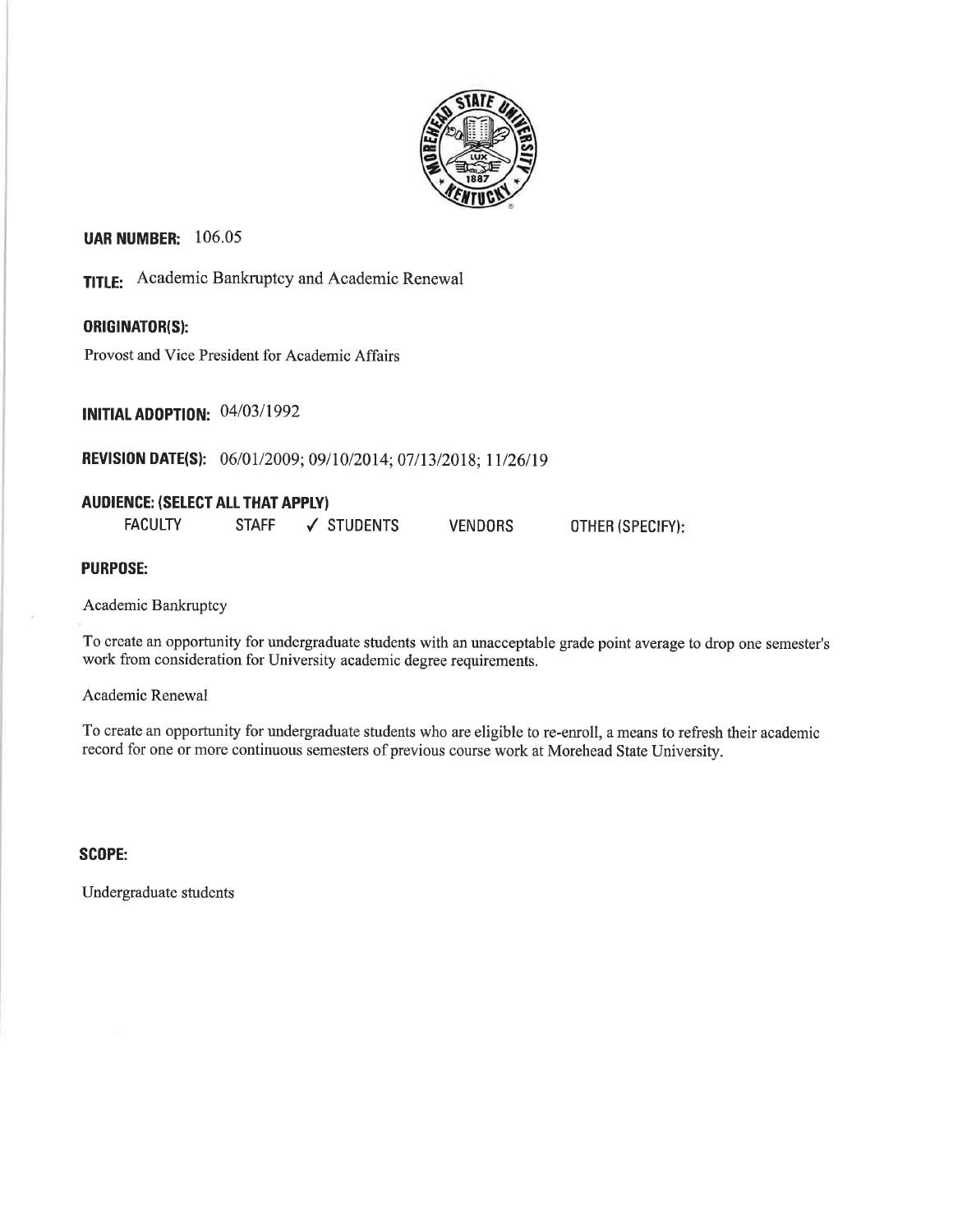## **DESCRIPTION (INCLUDE DEFINITIONS):**

#### Academic Bankruptcy

Impact: Undergraduate students who are granted bankruptcy status forfeit credit for all courses in the bankrupt semester. The grades and credit hours earned during that semester are disregarded for University requirements. The notification "academic bankruptcy" appears on the transcript beneath the semester's work. Bankruptcy cannot be revoked once it has been granted. Bankruptcy cannot be used more than once.

Eligibility: Only hours attempted at Morehead State University are considered for bankruptcy; transfer hours are excluded. The requirements for academic bankruptcy are:

1. The student must apply for bankruptcy before completing a bachelor's degree at the University.

2. The student must have attempted at least 30 semester hours at the University.

3. For the term in question, the student must have a grade point average of at least 1.00 under the cumulative average for all other hours completed at the University.

Procedure: To apply for academic bankruptcy, the student obtains an Academic Bankruptcy form in the Office of the Registrar or by downloading the form at www.moreheadstate.edu/registrar.

The student is required to meet with the appropriate academic advisor or department chair/associated dean for review of the student's Petition for Academic Bankruptcy. During this meeting the academic advisor or department chair/associate dean carefully reviews the student's complete academic record and evaluates the appropriateness of the student's request relative to the student's current academic standing and planned future coursework. During this meeting, if the academic advisor or department chair/associate dean believes academic bankruptcy is in the best interests of the student's academic success, they will complete the form and forward to the Office of the Registrar for verification of eligibility. The Office of the Registrar notifies the student and the academic advisor, department chair/associate dean, or the college dean by email regarding eligibility. Appeals of the eligibility ruling are made through the Office of Undergraduate **Education and Student Success.** 

#### DESCRIPTION (INCLUDE DEFINITIONS):

#### Academic Renewal

Impact: Morehead State University understands that sometimes there are circumstances that prevent students from succeeding academically. Academic Renewal is a way to help those students refresh their academic record so they can make progress toward earning their degree. Undergraduate students who are granted renewal status forfeit credit for all courses in the semester(s) included in an approved request. The grades and credit hours earned during that semester are disregarded for satisfying University requirements. The notification "academic renewal" appears on the transcript beneath each semester's work. Academic renewal cannot be revoked once it has been granted, cannot be used more than once, and cannot be granted if the student has already been approved for Academic Bankruptcy.

Eligibility: Only hours attempted at Morehead State University are considered for renewal; transfer hours are excluded. The requirements for academic renewal are:

- 1. The student must not have attended the University for one academic year and are eligible to be re-admitted
- 2. The student must be enrolled in a degree seeking program at the time of application for Academic Renewal.

3. The student must not have been approved for academic bankruptcy.

#### **APPROVED BY:**

**VICE PRESIDENT:** 

APPROPRIATE INSTITUTIONAL REVIEW:

PRESIDENT:

DATE:

o

DATE:

DATE:  $1 - 2 - 20$